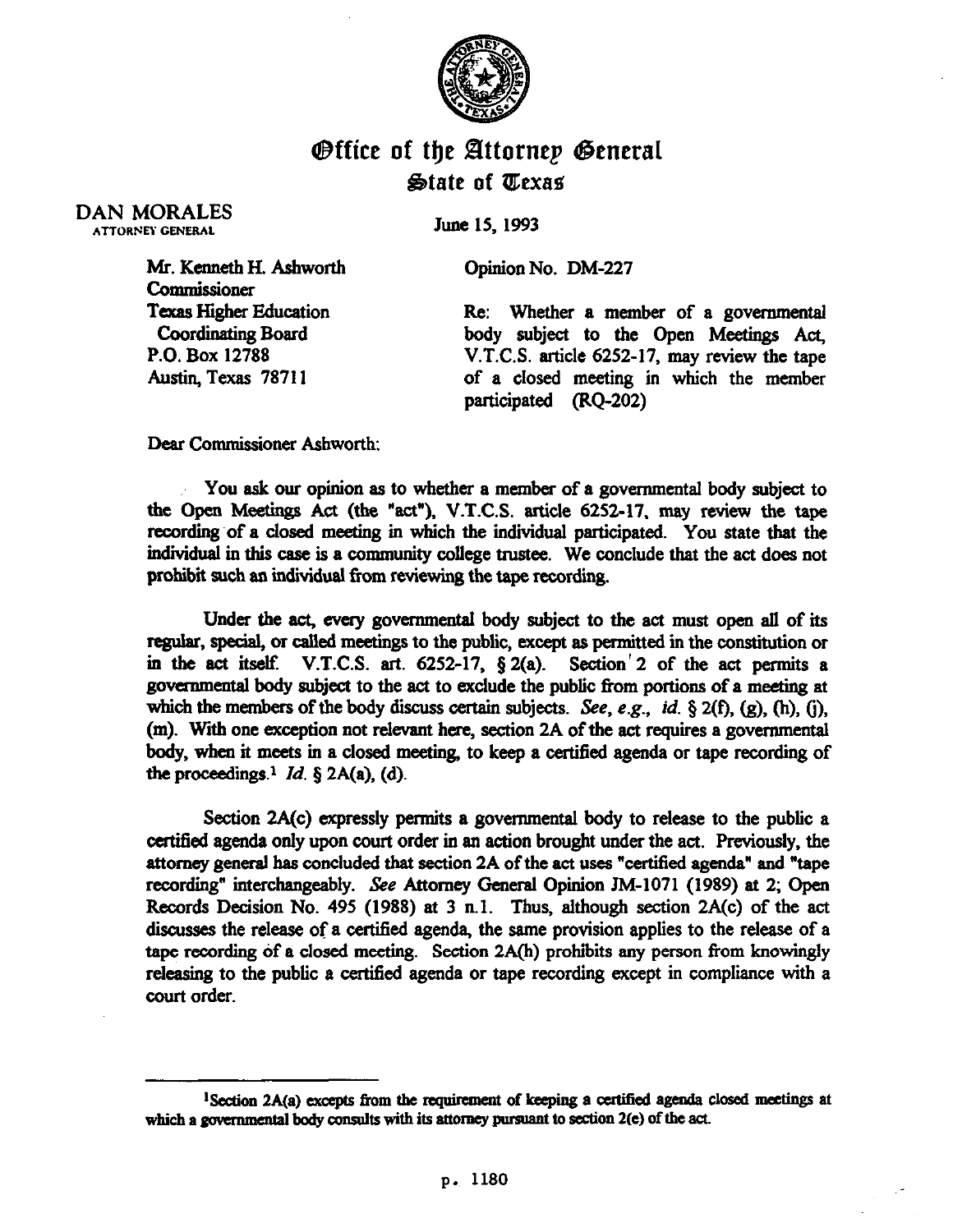Section 2A(c) and (h) of the Open Meetings Act refers to release of a certified agenda or tape recording of a closed meeting only in terms of release fo the *public. See*  Attorney General Opinion JM-995 (1988) at 6. In our opinion, a member of a governmental body who participated in a closed meeting may review the certitied agenda or tape recording of a closed meeting without such review constituting a release to the public. Furthermore, such review of the certified agenda or tape recording of a closed meeting would not, by itself, compromise the confidentiality of a properly convened closed meeting. Thus, we do not believe that the act precludes a member of a governmental body from reviewing the certitied agenda or tape recording of a closed meeting in which the member had participated.

We note, however, that, in the context of the act, the purpose of a certified agenda or tape recording of a closed meeting is to provide evidence in the event of litigation in which a person alleges that the governmental body violated the act. See V.T.C.S. art. 6252-17,  $§$  2A(e), (h). The governmental body is obligated to preserve the certified agenda or tape recording for at least two years after the date of the closed meeting. See  $id.$  § 2A(f); see also Penal Code § 37.10 (prescribing penalties for tampering with government record). Given the purpose of the certified agenda or tape recording, and given the governmental body's statutory duty to preserve the certified agenda or tape recording as evidence in the event of litigation, we believe that each governmentsl body is authorized to decide for itself whether to permit a member who has participated in a closed meeting to review the certified agenda or tape recording of that meeting as well as the procedure for allowing such a review. Should a governmental body choose to adopt such a procedure, it should do so in an open meeting.<sup>2</sup> See V.T.C.S. art. 6252-17,  $\S 2$ (listing circumstances in which governmental body may conduct closed meeting).

In addition, the Open Records Act, V.T.C.S. article 6252-17a, does not prohibit a member of a governmental body from reviewing a certified agenda or tape recording of a closed meeting in which the member participated. Although section 3(a)(l) of the Open Records Act normally requires that a governmental body withhold from required public disclosure a certified agenda or tape recording of a closed meeting (see Open Records Decision No. 495 (1988) at 3), the Open Records Act has no provision that would preclude members of a governmental body from internally reviewing nonpublic information. See Open Records Decision No. 468 (1987) at 3-4.

<sup>&</sup>lt;sup>2</sup>A governmental body must act as a body at a properly called meeting of which all members have notice. Webster v. Texas & Pac. Motor Transp. Co., 166 S.W.2d 75, 76-77 (Tex. 1942).